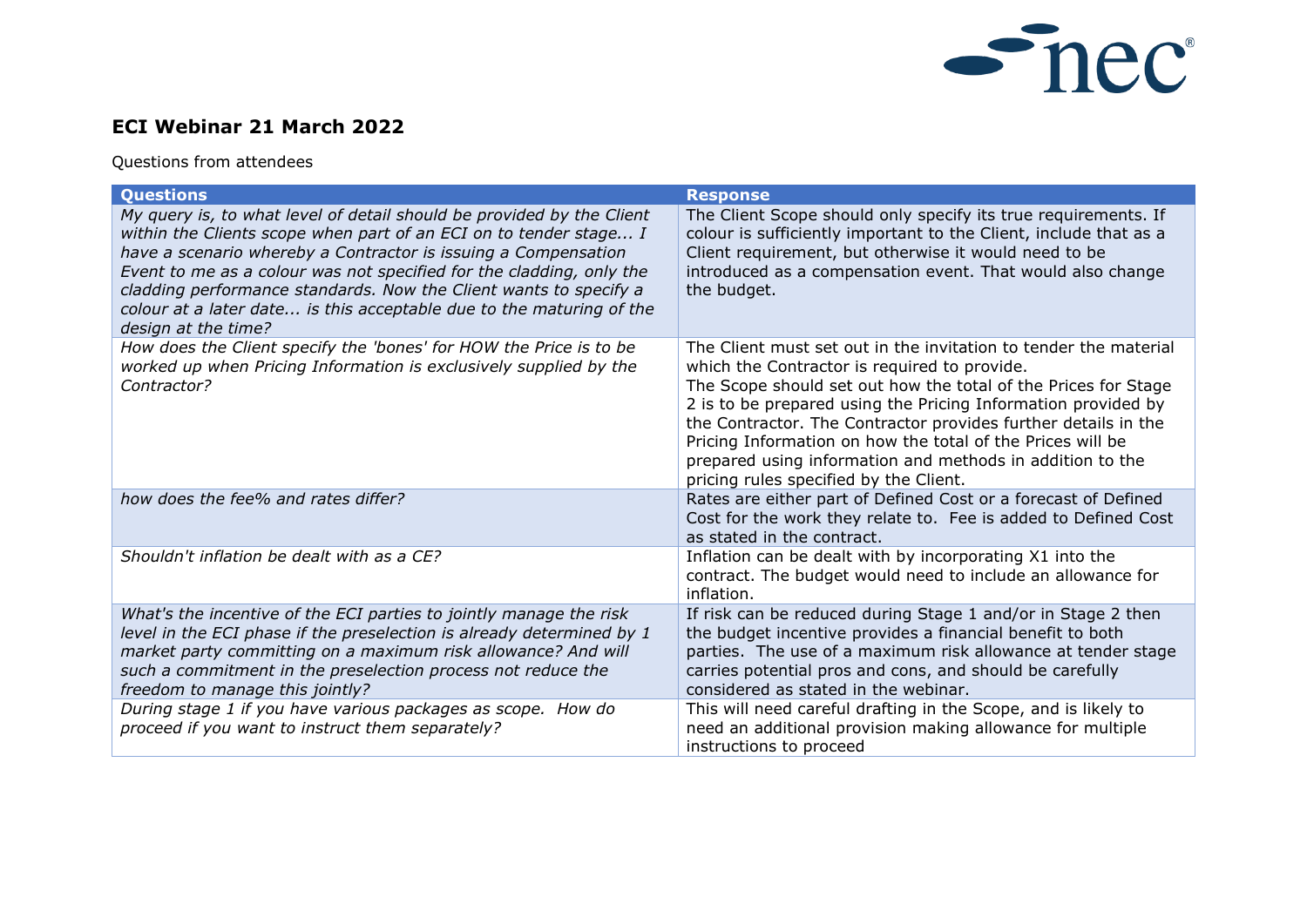

| How do we get contractors into that open-book/free information<br>access mindset? This seems to be a struggle, as it's an overall<br>change in how relationships have worked in the past                                                                                               | A valuable part of the selection process can be to assess<br>behaviours. In addition, through the Pricing Information<br>requirements, Client can ask for open book to be utilised and<br>assess whether effective openness is provided.                                                          |
|----------------------------------------------------------------------------------------------------------------------------------------------------------------------------------------------------------------------------------------------------------------------------------------|---------------------------------------------------------------------------------------------------------------------------------------------------------------------------------------------------------------------------------------------------------------------------------------------------|
| When is the best time in the project lifecycle to go for an ECI contract<br>in your opinion? Could it be linked to a GRIP stage or something like<br>that so that procurement planning can be improved?                                                                                | As explained, the ideal time is when sufficient work has been<br>done to enable a realistic budget to be assessed, but before too<br>much has been done which would limit the Contractor's ability<br>to influence design.                                                                        |
| Does X22 provide sureties that in the event price / programme isn't<br>agreed, the Client retains ownership of the design? Also, in such a<br>circumstance does this pose a time risk, with the new contractor<br>having to review and warrant the design? How is this best mitigated? | The Client is able to use the Contractor's design and appoint<br>another Contractor in certain circumstances. Clearly, having to<br>appoint a new contractor will cause a delay in the work.                                                                                                      |
| Why is X22 not standard in other options? Im working on an<br>amended option A contract with X22 added and seems to be<br>working?                                                                                                                                                     | The Contractor's motivation when operating under an option A<br>contract is different from that in the cost reimbursable option.<br>Additional provisions would be needed if option able used, to<br>recognise this change motivation and make provision for<br>balancing the risk to the Client. |
| -What are the bigger differences between the NEC4 x22 and other<br>type of ECI contract such us Alliance Contracts, Competitive Dialogue<br>or the Dutch Bouwteam? Why is the NEC4-X22 special? Why will you<br>choose it (and not other collaborative contracts)?                     | X 22 has been developed specifically to deal with case where a<br>Client wishes to appoint a contractor early and utilise its<br>experience in developing design. Alternative approaches such<br>as alliancing can be adopted but X22 formed a useful tool for<br>Client wishes to use that route |
| If stage 1 contractor does not move to stage 2 and stage 2 is<br>tendered, who owns the design responsibility for any design produced<br>during stage 1?                                                                                                                               | The Client will be responsible for the design under the new<br>contract.                                                                                                                                                                                                                          |
| how definitive would a no-go based on performance requirements<br>need to be? Prohibitive cost or programme are relatively clear                                                                                                                                                       | Careful drafting of performance provisions will be required to<br>avoid a challenge on the Client's right to award the work to<br>another contractor                                                                                                                                              |
| the ECI practice note mentions option E: cost reimbursable contract.<br>is this just intended for stage 1?                                                                                                                                                                             | Option E could be used throughout the contract.                                                                                                                                                                                                                                                   |
| If you can't agree to go to Stage 2 - due to time/costs accumulated<br>by the Contractor to get to stage 2 - is the Contractor contractually<br>compensated for this?                                                                                                                  | The Contractor is fully reimbursed for its cost in reaching that<br>stage. No other compensation is paid if the works do not<br>proceed to stage 2.                                                                                                                                               |
| If we have already signed up to completion dates and CE's have not<br>been awarded in Stage 1 to cover the prolongation of Stage 2, do we                                                                                                                                              | Before progressing to stage II, the programme needs to be<br>agreed including access date, key dates and completion date.                                                                                                                                                                         |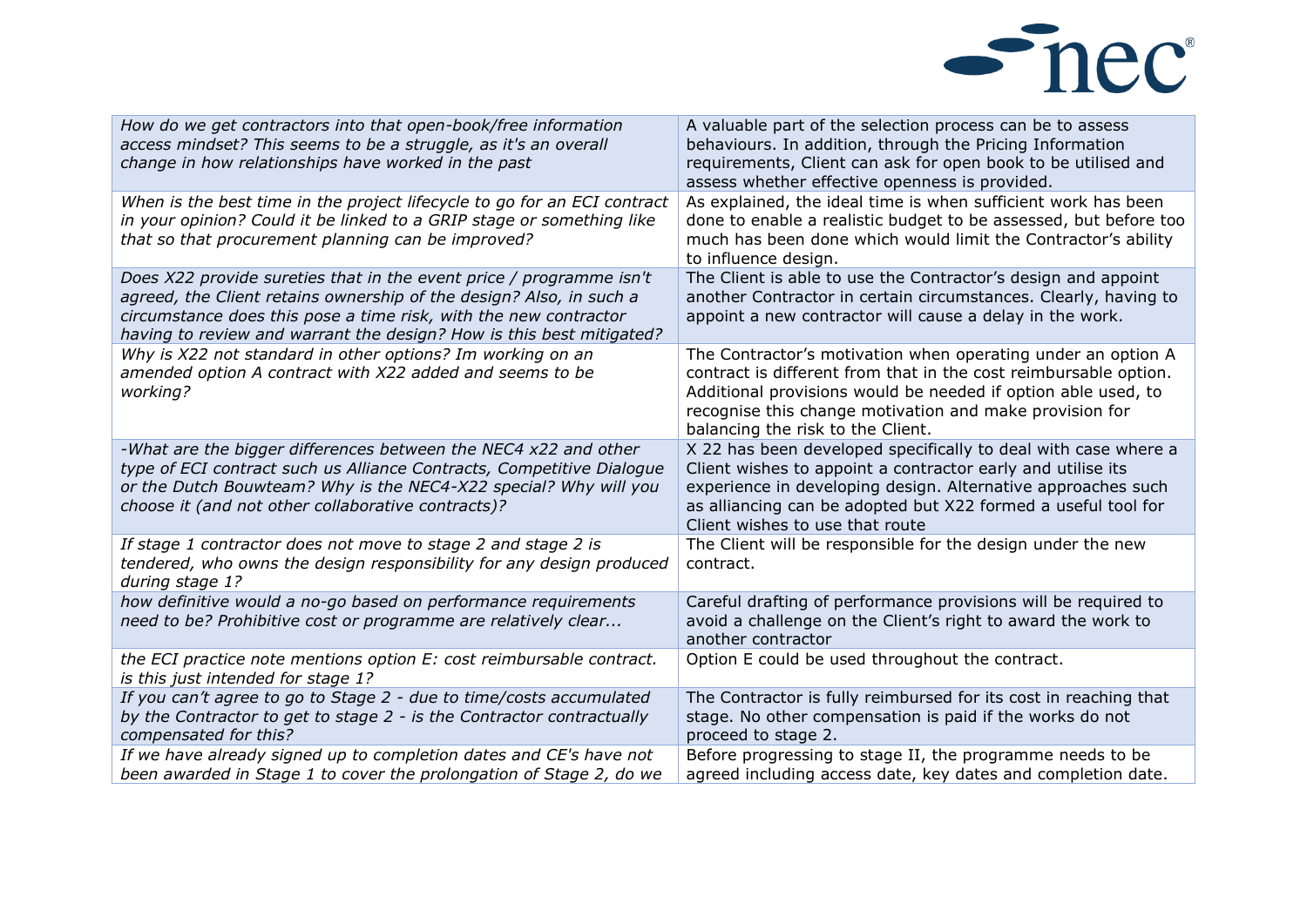

| get the option at Stage 2 NTP to re-baseline the dates and adjust<br>Completion Dates to suit the updated programme                                                                                                                                                                                                                                     |                                                                                                                                                                                                                                                                                                                                                          |
|---------------------------------------------------------------------------------------------------------------------------------------------------------------------------------------------------------------------------------------------------------------------------------------------------------------------------------------------------------|----------------------------------------------------------------------------------------------------------------------------------------------------------------------------------------------------------------------------------------------------------------------------------------------------------------------------------------------------------|
| I think it's important to define the set of activities that will take place<br>during the ECI period - key milestones, interfaces, consents, a list of<br>'give gets', when the Contractor provides key information etc,<br>progressive assurance                                                                                                       | Agreed, but it is always open to the parties to agree to<br>additional work being done in stage I.                                                                                                                                                                                                                                                       |
| How do we make sure that the contractor does not design something<br>that is unaffordable in phase 2? Is there something we could write<br>into the ECI to cover this off?                                                                                                                                                                              | The contract already requires that the Contractor must set out<br>the work it intends to do in stage I this has to be agreed by the<br>Project Manager. If the Contractor does work which is not so<br>agreed, it is not paid for the work. The Budget incentive should<br>motivate the Contractor to design the most efficient solution<br>for Stage 2. |
| Does the Scope for Stage 1 (including the overall project<br>constraints/requirements) fall away after completion of Stage 1, or<br>does it remain live with the Contractor further developing it during<br>Stage 1 design ready for Stage 2 construction? In other words, is it 2<br>separate documents or an ongoing "live" document for both stages? | The Scope for the contract remains in force for the entire<br>contract. Unless the Project Manager instruct for a change, the<br>Scope remains as at the contract date. The Contractor is<br>required to carry out stage II works in accordance with the<br>design agreed by the Project Manager, unless the Project<br>Manager agrees to a change.      |
| How do you promote competitiveness at NEC4 as it is a bilateral<br>contract? Is it possible to have an ace up your sleeve meaning<br>another contractor awaiting if the main contractor continues with the<br>project or not?                                                                                                                           | The Pricing Information is used to give confidence that a<br>competitive price is agreed for stage II. This will include<br>approach to identifying costs of the Contractor and of<br>identifying and pricing subcontract work. It is difficult to see<br>how either contractor would be happy with the approach of<br>having a standby contractor.      |
| How does the Pricing Information relate to the Scope if in case of<br>ambiguity or inconsistency then? And a reason for not accepting a<br>proposal does not include 'does not comply with the PI?'                                                                                                                                                     | It is difficult to see how there would be an ambiguity or<br>inconsistency between Pricing Information and Scope, but if<br>there is this should ideally be checked and resolved before the<br>contract is entered into. However, if an ambiguity exists in the<br>signed contract the Project Manager would state how it should<br>be resolved.         |
| Do you commonly see X20 KPI's as well as the pain/gain approach?                                                                                                                                                                                                                                                                                        | Many Clients have used X 20 KPIs as well as X 22, sometimes<br>also including an incentive payment.                                                                                                                                                                                                                                                      |
| In terms of assessing the budget incentive at the end of a project -<br>how come the budget not updated for compensation events which<br>happen throughout the works?                                                                                                                                                                                   | The budget is only adjusted if the Client changes its<br>requirements. The budget should include an allowance for<br>other compensation events. The budget is meant to be an all-<br>inclusive number, different to the total of the Prices.                                                                                                             |